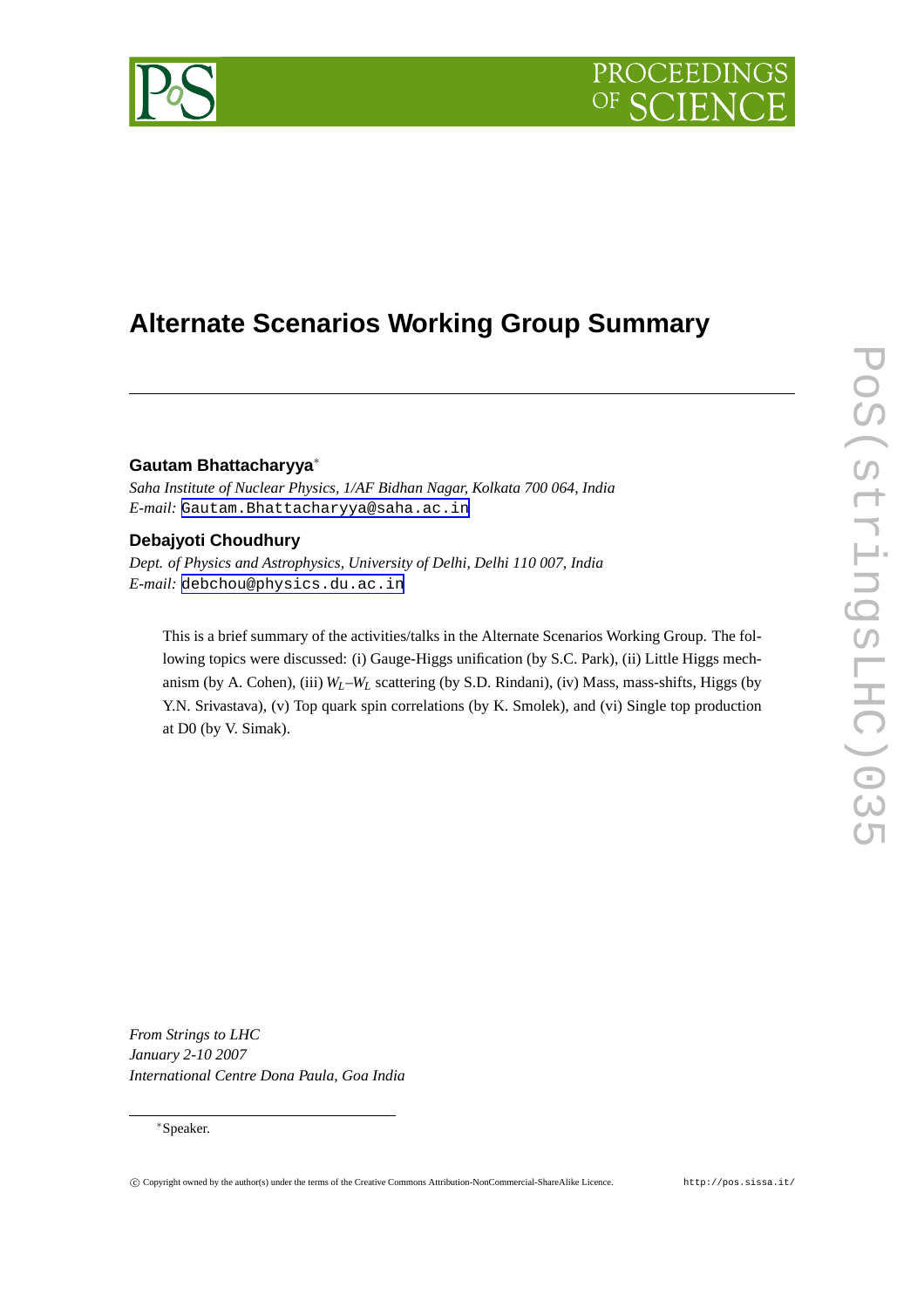# **1. Gauge Higgs unification**

S.C. Park gave a talk on some aspects of Gauge Higgs unification. How does extra dimension offers a protection mechanism to the Higgs mass constitutes the basic idea of Gauge-Higgs Unification (GHU). In this formalism, the Higgs boson arises from the internal components of a higher dimensional gauge field. Thus the higher dimensional gauge invariance affords a protection mechanism. The basic steps of understanding are as follows:

• A 5d gauge field  $A_M$  can be decomposed as  $(A_\mu, A_5)$ , where  $\mu = 0, 1, 2, 3$ . Can  $A_5$  be identified with Higgs?

Let us consider a 5d QED on  $S^1/Z_2$  as a simple example. It does not work as none of the  $A_5^{(n)}$ 5 survives as a physical state. Each of them is 'eaten up' by the corresponding  $A^{(n)}_{\mu}$  so that the latter becomes massive.

• Start with SU(3) as a gauge group. Suppose that an orbifold projection breaks it to SU(2)  $\times$ U(1). This can achieved by a projection matrix *P*, that in the fundamental representation, is  $P = \text{diag}(-1, -1, 1).$ 

Denote the SU(3) generators by  $T^a$  where  $a = 1, ..., 8$ . Now, impose  $Z_2$  projection such that the Lie-algebra valued  $A_\mu \equiv A_\mu^a T_a$  and  $A_5 \equiv A_5^a T_a$  fields transform as  $PA_\mu P^\dagger = A_\mu$  and  $PA_5P^{\dagger} = -A_5.$ 

Due to the relative minus sign between the two sets of transformations, while the massless gauge bosons transform in the adjoint of  $SU(2) \times U(1)$ , the massless scalars transform as a complex doublet under  $SU(2) \times U(1)$ . This complex doublet can be identified with the Higgs doublet.

- Of course, the next question is how to generate the electroweak scalar potential *V* involving this Higgs. This potential is forbidden at tree level due to the shift symmetry of the scalar *A*<sup>5</sup> fields. In other words, higher dimensional gauge invariance forbids this potential at tree level.
- The interaction of the Higgs with bulk fermions and gauge bosons will generate an effective scalar potential *V* at the one loop level. The SU(2)  $\times$  U(1) symmetry will break to U(1)<sub>em</sub>. The one loop Higgs mass will be given by

$$
m_h^2 \sim \frac{g^4}{128\pi^6} \frac{1}{R^2} \sum V''(\alpha),
$$

where  $\alpha$  is some dimensionless parameter which arises from the bulk interactions, and the sum is over all KK fields.

• A snapshot of the spectrum is the following:

$$
M_W^{(n)} = (n+\alpha)/R, M_Z^{(n)} = (n+2\alpha)/R, M_Y^{(n)} = n/R.
$$

The periodicity property demands that the spectrum will remain invariant under  $\alpha \rightarrow \alpha + 1$ . This restricts  $\alpha = [0,1]$ . Orbifolding further reduces it to  $\alpha = [0,0.5]$ . Experimentally,  $\alpha$  can be fixed from the *W* mass.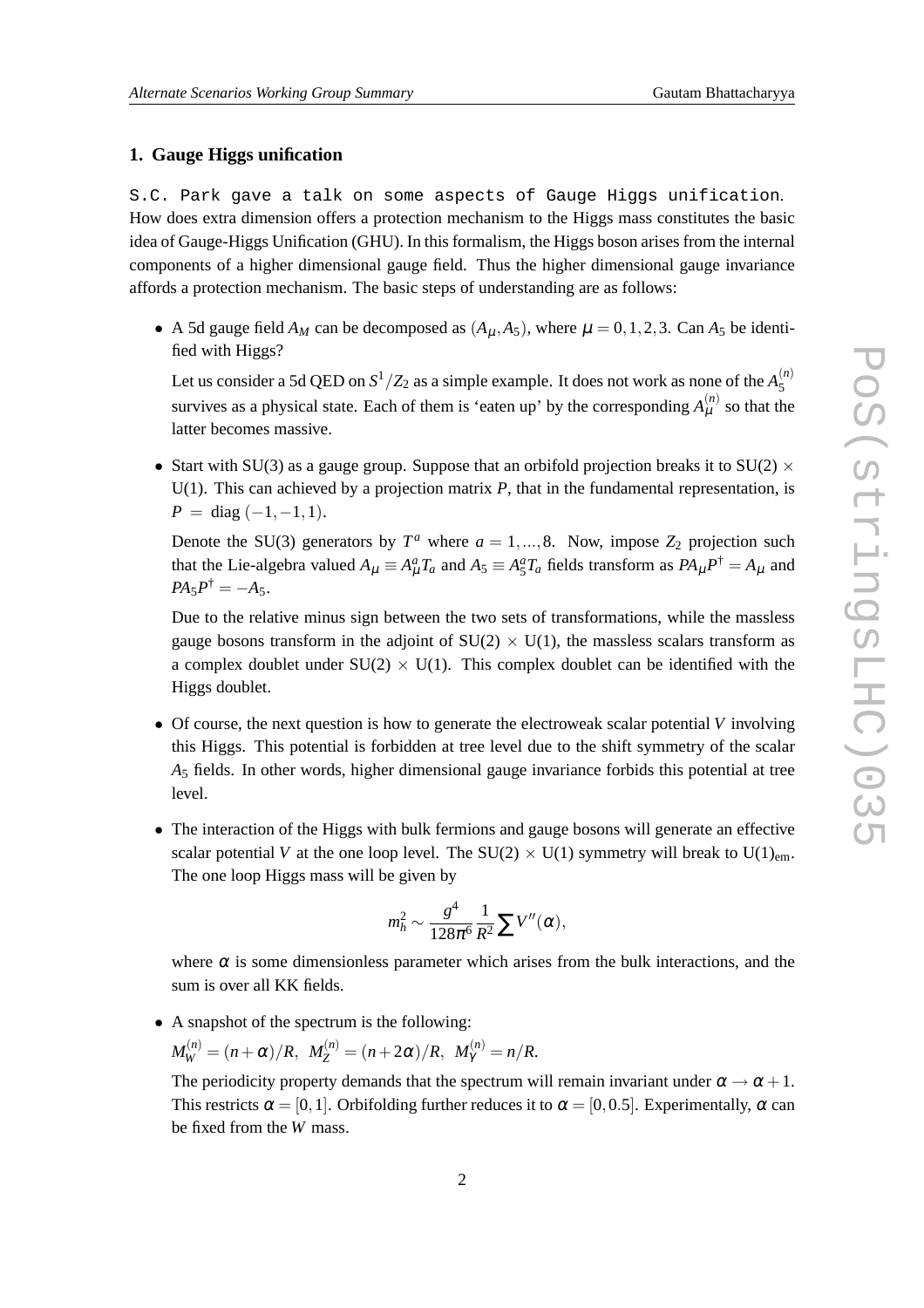*Clearly, the above scenario does not work as it leads to*  $M_Z = 2M_W$ *. Still, it provides the basic intuitive framework how to proceed.*

Instead of getting into the details of a more phenomenologically allowed scenario [\[1\]](#page-6-0), we just mention three most difficult obstacles that one faces. The GHU scenarios often lead to (i) too small a top quark mass, (ii) too small a Higgs mass, and (iii) too low a compactification scale! Besides handling these, one has also to worry about generating hierarchical Yukawa interaction starting from gauge interaction in higher dimension which, of course, is universal.

## **2. Little Higgs mechanism**

A. Cohen gave a talk and led the discussion, based on the work [\[2\]](#page-6-0). Electroweak precision data suggest that the Higgs had better been light. But why is it so? Unlike the masses of the gauge bosons and fermions the Higgs mass is not protected by any symmetry in the standard model (SM). The 'Little Higgs' (LH) models provide such a symmetry conceiving Higgs as a pseudo-Goldstone boson (pGB) whose mass is protected by the approximate nature of the global symmetry. The essential points are the following:

- Any LH model has a number of global symmetries, any one of which alone can keep the Higgs massless. Gauge and Yukawa interactions break the symmetry, generating Higgs mass at one-loop level. No single operator (spurion) can break all the symmetries, it has to be 'collective'.
- Start with a global group *G* which breaks to *H* with a decay constant *f* . The origin of this symmetry breaking is irrelevant below the cutoff scale  $\Lambda \sim 4\pi f$ . *H* must contain SU(2)  $\times$ U(1) as a subgroup so that when a part of *G* is weakly gauged the unbroken SM group results. The Higgs – doublet under the SM group - is a 'part' of the Goldstone boson multiplet which parametrizes the coset space  $G/H$ . [For instance,  $G = SU(5)$  and  $H = SO(5)$ ]. However, the generators of the gauged part of *G* do not commute with the generators corresponding to the Higgs, and thus gauge (as well as Yukawa) interactions induce Higgs mass at one-loop level.
- We require  $m_h \sim f/4\pi \sim 100$  GeV. Hence  $f \sim 1$  TeV. The cutoff is then  $\Lambda = 4\pi f \sim 10$  TeV.
- A clever construction of a LH theory should have the following form of the electroweak sector Higgs potential:

$$
V(h) = -\mu^2(h^{\dagger}h) + \lambda(h^{\dagger}h)^2,
$$

where, the bilinear term is *suppressed*,  $\mu^2 \sim \frac{g^4}{16\pi^2}$  $\frac{g^4}{16\pi^2}f^2\ln(\Lambda^2/f^2)$ , but, crucially, the quartic interaction should be *unsuppressed*,  $\lambda \sim g^2$ . This is achievable in the SU(5)/SO(5) model.

- Thus the Higgs mass has a log sensitivity to the cutoff at one-loop (but quadratic sensitivity at two-loop) which is sufficient to keep the electroweak scale of 246 GeV natural. The *S* and *T* parameters can be kept under control.
- The 'smoking gun' signals will constitute a few weakly coupled particles (gauge bosons, top-like quark and a scalar coupled to the Higgs) below a TeV.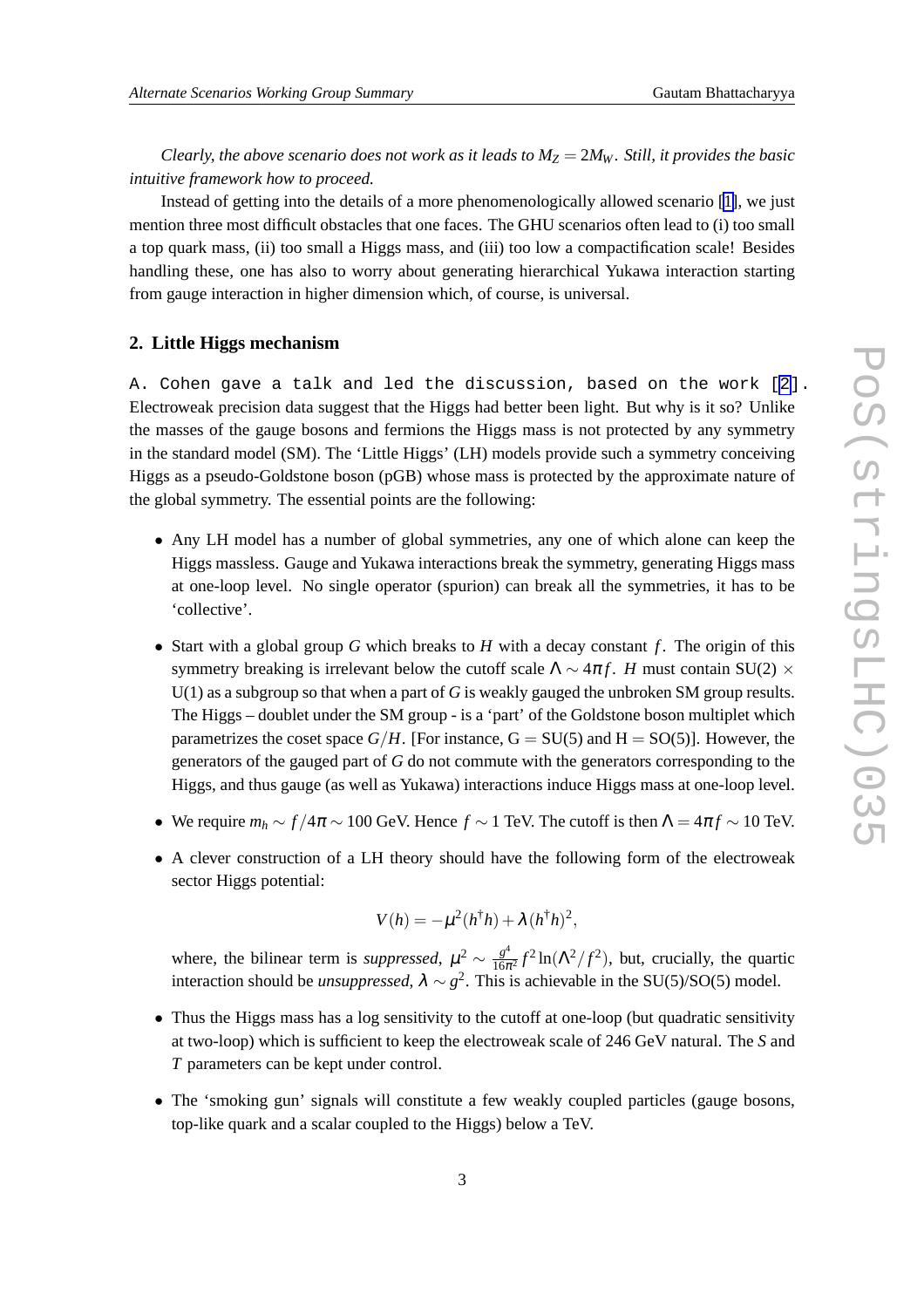# **3.** *W<sup>L</sup>* −*W<sup>L</sup>* **scattering**

S.D. Rindani gave a talk and led the discussions.

In the absence of a light Higgs, *WW* interactions become strong at TeV scales. If  $m_h > 700$  GeV, such amplitudes violate perturbative unitarity at high energy and the gauge sector becomes strongly interacting. New interactions can restore unitarity though. Thus, the study of *WW* scattering can give information of the electroweak symmetry breaking sector and discriminate between models. In general there are large cancellations between the scattering and bremsstrahlung diagrams. Hence extraction of *WW* scattering contribution from the process  $PP \rightarrow W^+W^-X$  needs considerable effort, especially since the equivalent vector boson approximation results in a gross overestimation. Furthermore, the backgrounds need to be reduced by an appropriate choice of cuts. It is possible to extract information on *WW* scattering from hadronic experiments by concentrating on the largeinvariant mass region [[3](#page-6-0)].

# **4. Mass, mass-shifts, Higgs**

Y.N. Srivastava gave a talk and led the discussions.

The discussion is based on a claim that the masses of heavy particles (comparable to  $v = 246$ ) GeV), such as *Z* and *W* bosons and top quark, depend on the process by which they are measured! According to [\[4, 5](#page-6-0)], particles produced *singly* are predicted to have higher masses than when they are produced in association with other particles (e.g. when they are pair-produced). Based on this, the speaker discussed a new technique to look for the Higgs boson which through its nature as a 'field' induces mass shifts to other particles [\[6\]](#page-6-0). The details can be found in the above references.

# **5. Top quark spin correlations**

#### K. Smolek gave a talk and led the discussions.

With the LHC producing millions of top, various precision studies would be possible. In particular, with the top decaying before it hadronizes, its decay products retain infomation about its polarization and, thus, about the production process. For any given decay mode, the normalized differential distribution in  $\theta_f$ , the angle, in the top rest frame, between the top polarization and the direction of motion of the decay product *f* can be parameterized as

$$
\frac{1}{\Gamma} \frac{d\Gamma}{d\cos\theta_f} = \frac{1}{2} (1 + \alpha_f \cos\theta_f) .
$$
 (5.1)

The coefficient  $\alpha_f$ , called the top spin analyzing power, is a constant between  $-1$  and 1. For the charged lepton,  $\alpha_{l^+} = +1$  at tree level, while  $\alpha_b = -0.41$  for the *b*-quark and  $\alpha_{v_l} = -0.31$  for the  $v_l$  respectively. In hadronic decay modes, the role of the charged lepton is replaced by the *d* or *s* quark.

Since  $\alpha_f$  is maximal for leptons and since it is easy to distinguish leptons from antileptons, the best way to analyze the  $t\bar{t}$  spin correlations is to look for angular correlations in the two charged leptons, when both  $t$  and  $\bar{t}$  decay leptonically. The decay distribution above could then be folded with the production matrix element squared to obtain the requisite density matrices. Remembering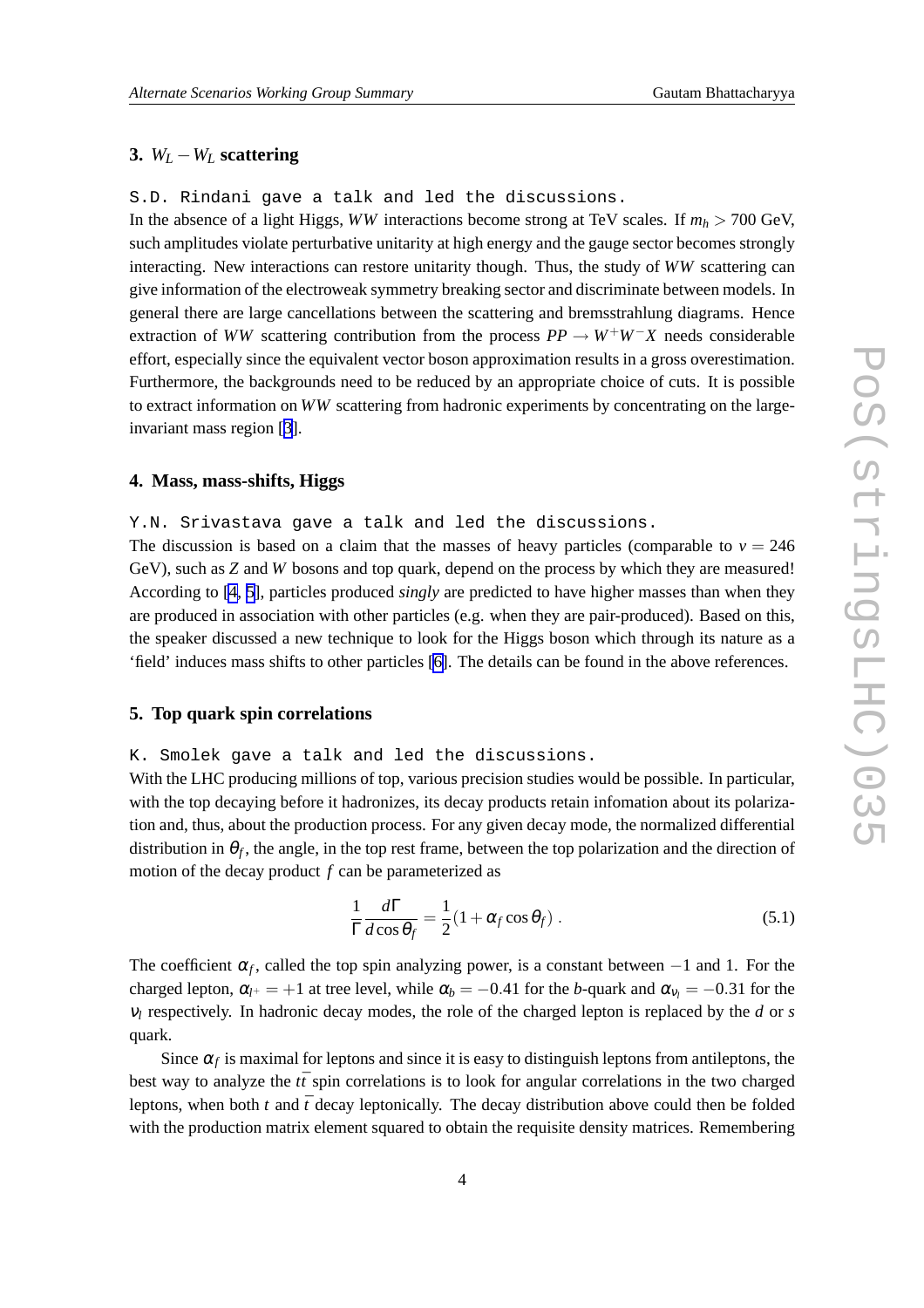that, even for QCD production, the number of *tt*¯ pairs with same helicity for either is not the same as that with opposite, one may define an asymmetry

$$
\mathscr{A} = 4 \langle (\hat{p}_t \cdot \vec{S}_t) (\hat{p}_{\bar{t}} \cdot \vec{S}_{\bar{t}}) \rangle = \frac{\sigma(t_1 \vec{t}_1) + \sigma(t_1 \vec{t}_1) - \sigma(t_1 \vec{t}_1) - \sigma(t_1 \vec{t}_1)}{\sigma(t_1 \vec{t}_1) + \sigma(t_1 \vec{t}_1) + \sigma(t_1 \vec{t}_1) + \sigma(t_1 \vec{t}_1)}.
$$
(5.2)

Clearly, if new physics is relevant in top production at the LHC, the measured value of  $\mathscr A$  would deviate from its SM prediction of 0.319 (when integrated over the entire phase space).

Using the aforementioned density matrix, the double differential distribution for a particular pair of daughters arising from each of  $t$  and  $\bar{t}$  decay can be parametrized as

$$
\frac{1}{N}\frac{d^2N}{d\cos\theta_f\,d\cos\theta_{\bar{f}}} = \frac{1}{4}\left(1 - \mathscr{A}\,\alpha_f\alpha_{\bar{f}}\cos\theta_f\cos\theta_{\bar{f}}\right),\tag{5.3}
$$

Using an unbiased statistic of the form  $\mathscr{A} = -9\langle \cos \theta_f \cos \theta_{\bar{f}} \rangle$ , one may then estimate the resolving power of the LHC for various new physics scenarios. It should be noted here that, for a given scenario (including the SM), the value of  $\mathscr A$  is not a constant but depends on the phase space restrictions imposed. This can, in principle, be used to one's advantage.

In particular, the above formalism can be used for spin-2 (*s*-channel) intermediate states in both  $gg \to t\bar{t}$  and  $q\bar{q} \to t\bar{t}$ . Concentrating first on the case of large extra dimensions, the spin-2 particles are nothing but the extremely close-spaced Kaluza-Klein tower of gravitons. As is well known, the summation over the tower must be regularized thereby introducing an ambiguity in the expectations. For either case, the expected value for  $\mathscr A$  would depend on the parameters of the theory. For low values of the ADD scale,  $\mathscr A$  receives very large negative corrections, reaching downto  $\mathscr{A} \sim -0.02$  for  $m_{ADD} \sim 600$  GeV. For large  $m_{ADD}$ , the effect expectedly dies down and  $\mathscr{A}$ reverts to its SM value [[7](#page-6-0)].

For the Randall-Sundrum case too, the exchange of the spin-2 gravitons leads to a large negative contribution to  $\mathscr A$ . However, since the KK gravitons are well-separated, one may attempt to increase the sensitivity by measuring  $\mathscr A$  as a function of the  $t\bar{t}$  invariant mass. Within the SM,  $\mathscr{A}(m_{\tilde{t}})$  decreases montonically with  $\mathscr{A}(500 \text{GeV}) \sim 0.42$  and  $\mathscr{A}(3000 \text{GeV}) \sim -0.6$ . The behaviour in the RS model is more complex though. While, on an average, it continues to fall, around each graviton resonance  $\mathscr A$  oscillates [\[7\]](#page-6-0). The amplitude of oscillations expectedly falls for higher resonances as also with an increasing value of the RS parameter ratio  $\kappa / M_{Pl}$ .

In summary, the measurement of top polarization gives an additional and sensitive probe to new physics process contributing to  $t\bar{t}$  production. This is particularly true for (though not restricted to) resonances going into  $t\bar{t}$  and is demonstrated here in the context of spin-2 gravitons.

### **6. Single top production at the Tevatron**

V. Simak gave a talk on single top production at DO [\[8\]](#page-6-0) and led the discussions.

While OCD-mediated pair production is the dominant process for top production at hadronic colliders, electroweak processes also for single top production. The dominant contributions, at the Tevatron, accrue from the *s*-channel process  $u + d \rightarrow t + b$  and the *t*-channel one  $u + g \rightarrow t + d + b$ .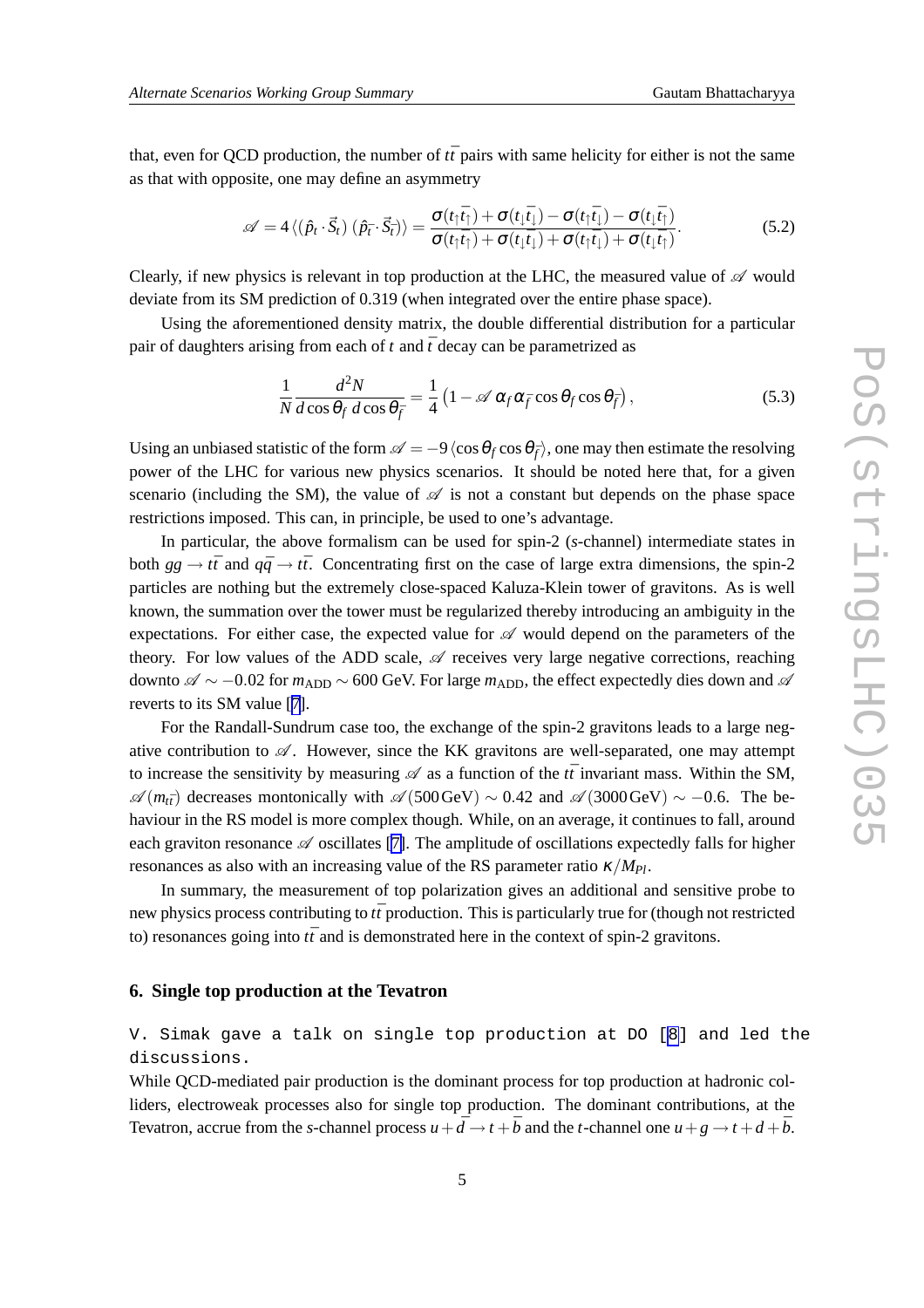Summing over the conjugate processes as well, the corresponding NLO cross sections are expected to be  $\sigma(p\bar{p}\rightarrow tbX) = 0.88 \pm 0.11$  pb and  $\sigma(p\bar{p}\rightarrow tqb+X) = 1.98 \pm 0.25$  $\sigma(p\bar{p}\rightarrow tqb+X) = 1.98 \pm 0.25$  $\sigma(p\bar{p}\rightarrow tqb+X) = 1.98 \pm 0.25$  pb [9, [10\]](#page-6-0).

Such events can be used to study the *Wtb* coupling, and to directly measure the magnitude of the CKM matrix element  $|V_{tb}|$ . This, in turn, can be used to determine the partial decay width  $\Gamma(t \to Wb)$  and thus the top lifetime. Furthermore, given the fact that the SM amplitude is an weak one, this mode is also suitable for studying possible beyond the SM (BSM) effects.

The current study is based on 0.9 fb<sup>-1</sup> of data collected by the D0 detector at  $\sqrt{s} = 1.96$  TeV and with triggers comprising a jet and an  $e^{\pm}/\mu^{\pm}$ . The final state was required to consist of one high transverse momentum  $(p_T)$  isolated lepton and missing transverse energy  $(E_T)$ , together with a *b*-quark jet from the decay of the top quark  $(t \rightarrow Wb \rightarrow \ell \nu b)$ . The *s*-channel process has an additional *b* quark, while the *t*-channel one had an additional light quark and a *b* quark (the last being rarely reconstructed as it is produced in the forward direction with a low  $p_T$ ). Backgrounds emanate from (*i*)  $W$  + jets; (*ii*)  $t\bar{t}$  decaying into the lepton+jets and dilepton final states, with a jet/lepton not being reconstructed; (*iii*) multijet production, where a jet is misreconstructed as an electron, or a heavy-flavor quark decays to a muon passing the isolation criteria.

The signal was modeled with a combination of the SINGLETOP NLO Monte Carlo event generator [\[11](#page-6-0)] and PYTHIA. For the *tb* search, SM *tqb* was treated as part of the background, and vice versa. For the *tb*+*tqb* search, the SM ratio between the *tb* and *tqb* cross sections was assumed. The  $t\bar{t}$  and  $W +$ jets backgrounds were simulated using the ALPGEN leading-order MC event generator [[12\]](#page-6-0) and PYTHIA and a parton-jet matching algorithm [\[13](#page-6-0)] used to eliminate double-counting. The multijet background is modeled using data containing nonisolated leptons. The *W*+jets background, combined with the multijet background, is normalized to the lepton+jets dataset separately for each analysis channel before *b*-jet tagging.

Jets were reconstructed using the cone algorithm with radius  $\mathcal{R} = \sqrt{(\Delta y)^2 + (\Delta \phi)^2} = 0.5$ (where  $y$  is rapidity and  $\phi$  is azimuthal angle) to cluster energy deposits in the calorimeter and were required to have  $p_T > 15$  GeV and  $|\eta| < 3.4$ . In addition, the leading jet has  $p_T > (20)25$  GeV and  $|\eta|$  < 2.5 while the second leading jet has  $p<sub>T</sub> > 20$  GeV. Events were required to have 15 <  $E_T < 200$  GeV and exactly one isolated electron with  $p_T > 15$  GeV and  $|\eta| < 1.1$  or one isolated muon with  $p_T > 18$  GeV and  $|\eta| < 2.0$ . Requiring that the direction of the  $\not\!\!E_T$  is not aligned or anti-aligned in azimuth with the lepton or a jet rejects misreconstructed events. To enhance the signal content, one or two of the jets are required to be identified as originating from long-lived *b* hadrons using a combination of secondary vertex information and neural networks.

Since single top events would constitute only a small fraction of the selected event samples, and since the background uncertainty is large, a counting experiment does not suffice. Instead, multivariate discriminants that separate the signal from background are considered and decision trees [\[14\]](#page-6-0) used. Forming a binned likelihood as a product over all bins and channels of the decision tree discriminant, separately for the *tb*+*tqb*, *tqb*, and *tb* analyses, a Bayesian approach is adopted for measuring the production cross section. Assuming a Poisson distribution for the observed counts and flat nonnegative prior probabilities for the signal cross sections, and accounting for systematic uncertainties and their correlations by integrating over the signal acceptances, background yields, and integrated luminosity with Gaussian priors for each, the final posterior probability density is computed as a function of the production cross section.

A 3.4 $\sigma$  excess of events over the background was found in the high discriminant output region.